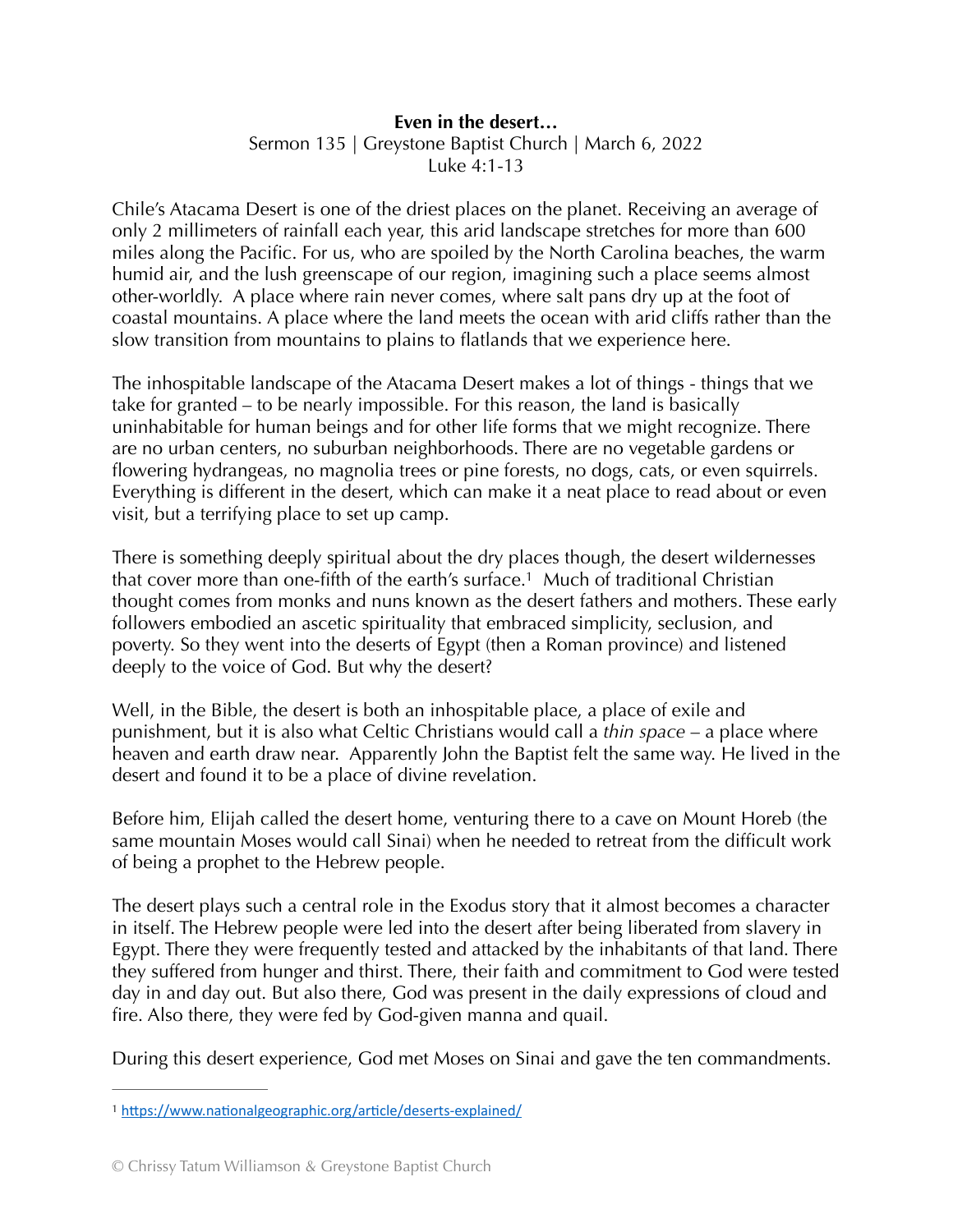But even before the Exodus, the desert welcomed Hagar as she escaped the wrath of Sarah. It was a place of retreat, a sanctuary where she and Ishmael were *seen and heard* by God.

The desert is a place of isolation and distance, but it is also a home for the weary, the poor, the outcast, and the runaway. In the Biblical tradition, even before Jesus, the desert is a place of solitude and revelation, a place of despair and closeness to God.

Jesus' experience would be no different. In Luke's Gospel, immediately following his baptism – a moment of affirmation and promise – Jesus is led into the wilderness by the Spirit. While he is there, he is tested by the devil, tempted by the age-old lures of physical health, wealth, power, and privilege. These are, after all, the best that the world has to offer.

When Jesus was fasting, the devil tempted him with bread, a temporary fix to alleviate the pain of his spiritual commitment. When Jesus was poor (an intentional social location Jesus would choose for his entire life), the devil tempted him with land, wealth, and the power that would accompany it. When Jesus was embracing his identity as God's beloved child, and as he sought clarity around what this vocation would mean, the devil tempted him to flaunt it, to take advantage of that privilege in a showy display of his divinity.

Yes, these are the best that the devil has to offer: the lures of personal satisfaction, power, and privilege.

On a good day, we can see these tempters for what they are. Superficial, quick fixes to our more existential and lifelong problems. On a good day we know that physical beauty and provision, like a loaf of bread in the desert, will not last, will not solve any problems, will not make the journey of life any easier. On a good day we know that acquiring and growing our wealth is not going to make our problems disappear. On a good day we know that our privilege may feel good, may protect us from certain inconveniences or worries, but in the end, it is that same privilege that will blind us from seeing God at work in our world. Yes, on a good day, we can spot these tempters coming and we can work to dodge them. But when we are in the desert, when we are in our most desperate places, their lure seems to have a bit more power.

You see, in the midst of our desert places, the dry and cracking earth beneath our feet can change our perspective and shift our focus away from the things that we know are more important. In our desert places, we feel alone, we feel worried, we feel anxious, we are in constant pain and often we will do anything to get out, to get back to normal. And so we are more prone to go after the quick fix of superficial nourishment, back to the comfort of financial stability, and back to the privileges that have protected us in the past. The desert is an inhospitable place, where change and disruption seem to lurk around every corner and so *yes*, of course, we are tempted by all the comforts of home. The desert is an opportune place for us to be swayed and distracted from what really matters most.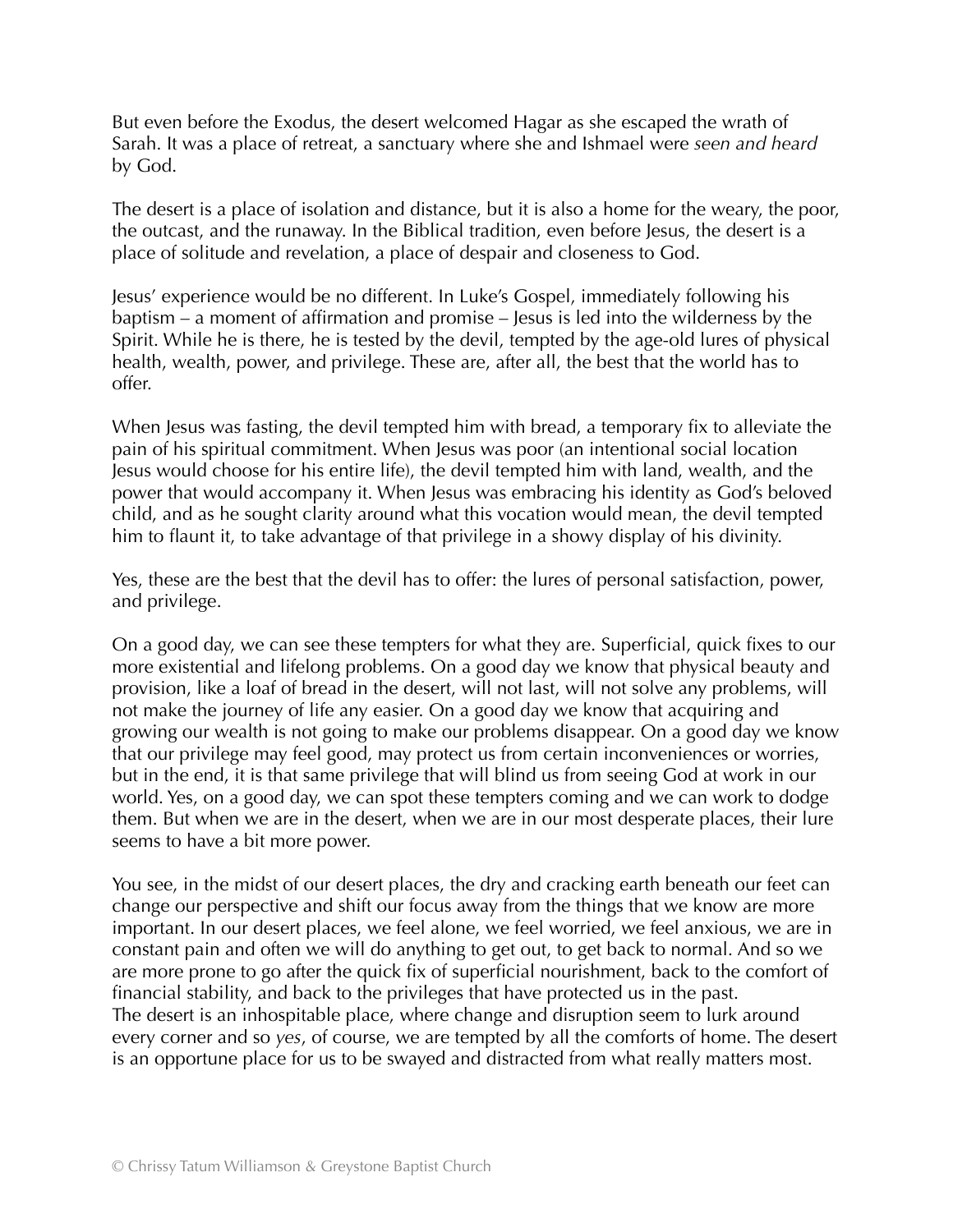In many ways we have been living in a desert-like place. For at least two years now, we have collectively endured the threat of famine, desolation, and we have faced our own mortality. Along the way – because it has been an opportune time – we have been tempted to divert our attention, to hoard up supplies and food in case a shortage would come. To fill our accounts with money and to invest in our properties to ensure that our wealth would not be depleted. We have been tempted to hide behind our privileges of race, gender, politics and social networks in order that we might cushion ourselves from the rollercoaster economy and the pain of seeing the brokenness in our systems.

This is indeed an opportune time for the temptations to seep back in, luring us away from the Gospel, from the Love of Christ, from the humility that is required to follow in his footsteps. This is indeed a desert season.

I didn't realize – before doing a little research this week – that deserts don't all look the same. Some are hot and sandy, others are cold and salty. They don't all look like what we imagine or see on TV, rolling hills of nothing but brown sand blowing in the wind. No, for a place to be called a desert, the only thing that matters is it's dry-ness.

Spiritually speaking, the same is true. Each of our deserts are tailored to our own unique experiences. Sometimes they are brought on by death or divorce. Sometimes they arrive with a job or a season of unemployment. Sometimes they look like loneliness or codependency. Sometimes they are brought on by the stress of raising our children. Sometimes the desert feels like shame or guilt over something that happened in our past. Sometimes it feels like fatigue, when we are not sure how much more we can handle. The desert is any place where we feel close to our breaking point, any place where we are tempted by a quick fix, where we are grasping for anything, *anything*, that will get us out of the difficult situation we are in, anything that will end the pain and the struggle, and bring us back to the comfort of home, of normal, of what used to be or what we *thought* it might be.

The desert is place of despair.

But if we remember the stories from scripture, we can place our hope in the biblical testimony that the desert is also a place where God is near. It is a place of provision, revelation, a place of transformation, and unparalleled possibility.

It is a place of proximity, a thin place, where heaven and earth feel close to one another as we rely more on God than ever before.

Chile's Atacama Desert is so dry, inhospitable, and other-worldly, that scientists travel there to study for clues that might help them learn more about life on Mars. Yes, you heard that right. Scientists study in the Atacama to further their efforts to explore another planet. It is that strange and dry a region.

But… every few years, the stars align in such a way that rain *does* come to the Atacama. In these special years, when certain natural forces all match up, rain comes and in the